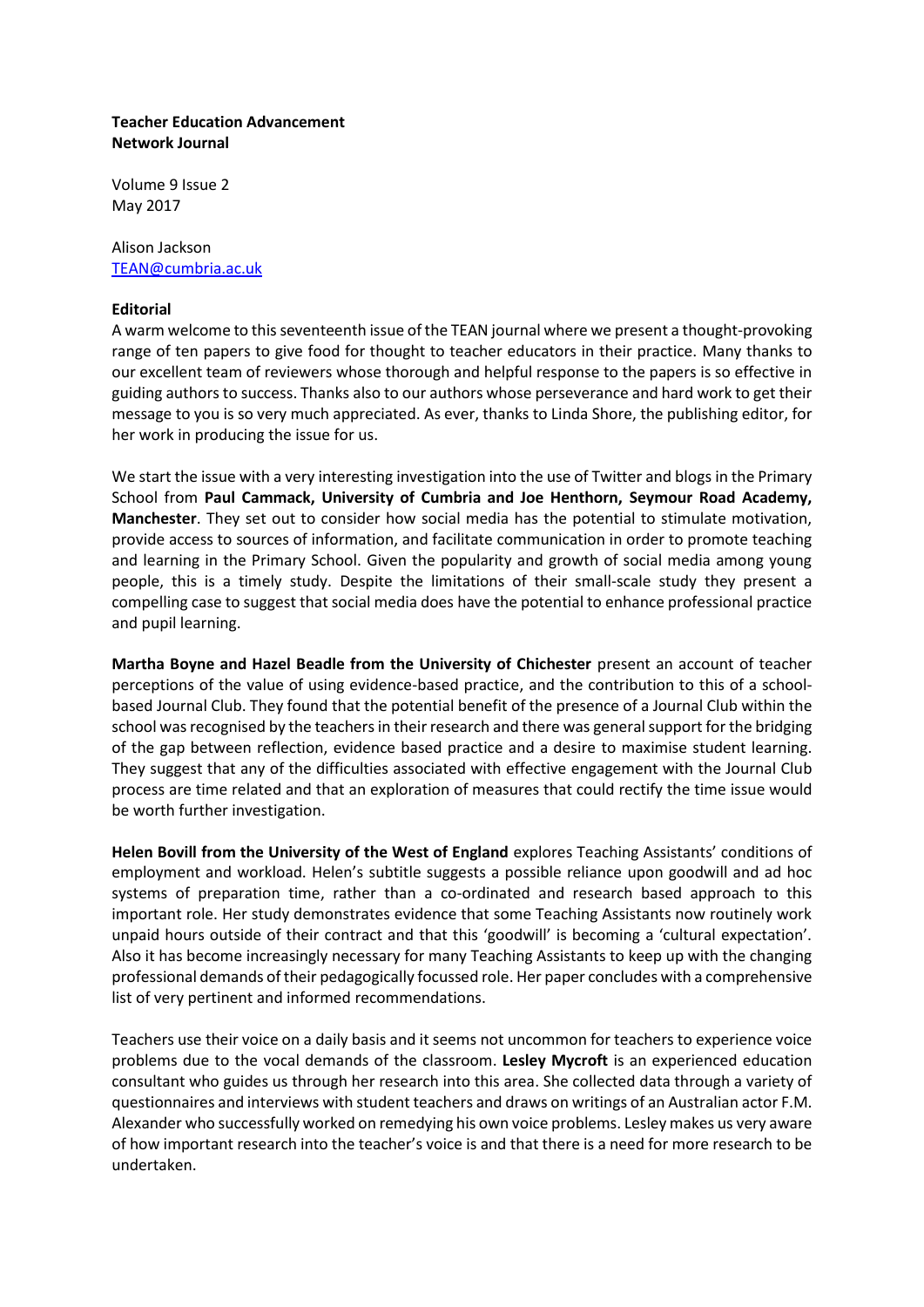**Helen Coker from Inverness College, University of the Highlands and islands** advises us that developing understanding of student-teacher agency, that is to say, the ways in which student teachers actively participate in their learning, has the potential to inform programme development. This is turn will contribute towards developing student teachers to become confident and effective professionals. Data were collected from student teachers reflecting on their experiences during the PGDE year. The deeper understanding of student-teacher agency has informed practice in a blended learning environment and, Helen suggests, has the potential to inform the development of programmes utilising different methods of delivery.

**Wendy Cobb from Canterbury Christ Church University** is joined by **Nick Haisman-Smith from Family Links and Kerry Jordan-Daus from Canterbury Christ Church University** to discuss an evaluation of the processes and impact of a University and Charity social and emotional well-being partnership. Acknowledging the need for effective partnerships between schools and universities, they point out that there is limited research surrounding academic partnerships with social enterprises. It is this latter form of partnership with which they are concerned, exploring the benefits and challenges of partnerships between university initial teacher training providers and charities. They argue for the power of positive partnerships and identify the need for a new model of the processes of such unique partnerships to support future developmental and outcome-focused partnership evaluations.

**Jo Byrd from the University of Derby** challenges us to consider 'meaningful' digital reflections as she looks at challenges to implementing a new technology in Teacher Education. PebblePad5 was introduced to trainee teachers to encourage them to write their reflections on placement digitally. It was hoped that the students would be enthusiastic about using PebblePad, but also the issues that arose and the plan to overcome barriers are discussed. It was found that a digital tool can support a student teacher to make relevant reflections that have meaning and significance for the student and are a support to their practice. However, more support from tutors is needed and, indeed, more support for the tutors themselves.

Next is a thought-piece from **Helen Ward, Bartley Green School with Richard Sanders, Newman University.** Helen provides a reflective commentary on the modification of her professional practice in a secondary academy in England as a result of work conducted on a postgraduate Masters module. The motivation to publish this paper is one which will doubtless find resonance with readers: it is 'in light of a heavily structured, prescriptive and time pressured approach to teacher development which disconnects professionals from more meaningful enquiry into the practice in which they are engaging'. The paper concludes that It is vital that practitioners have the opportunity to reflect and socially construct relevant, meaningful knowledge and Helen and Richard offer recommendations for ways forward.

**Martina Cottam from the University of Cumbria** reminds us that universities continually endeavour to improve the level of student satisfaction and learning experience. However, although various types of Student Feedback Forms are employed at the local institutional level, their value is unclear. Martina proposes that the often low impact and inconclusive results from the use of these forms are largely due to inadequacies in the design, and implementation process of these questionnaires. In her study, a carefully designed form led to clear, actionable outcomes with high value in confirming what was working well and identifying areas for improvement. She hopes that this may be used as a guide to improve the future design and implementation of Student Feedback forms for other types of courses and teaching programmes.

The issue concludes with a paper from **Michael Allen, Elizabeth Briten, Kulwinder Maude, Ann Ooms, Matthew Sossick and Mari Jo Valentine from Kingston University** who investigated how to identify